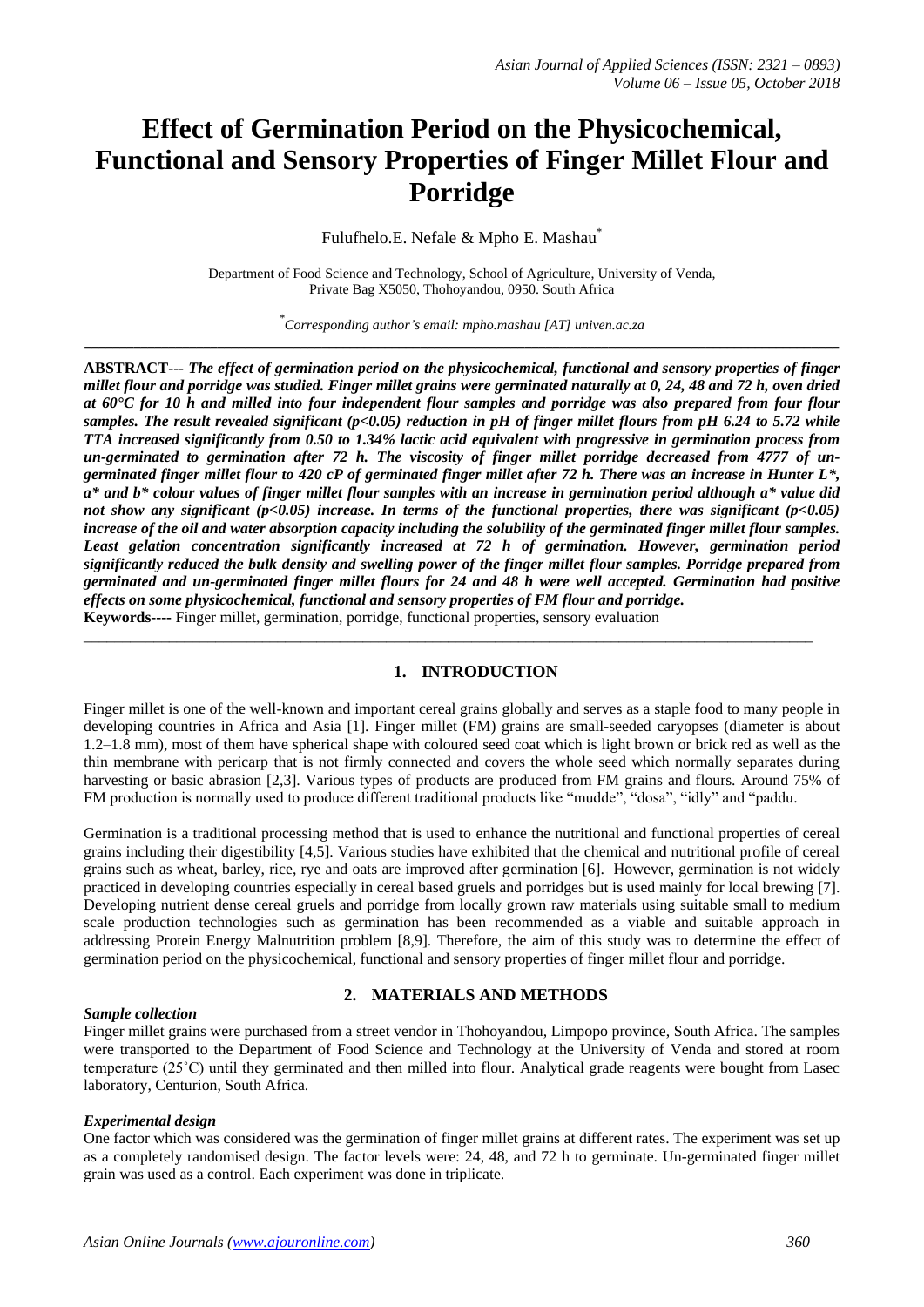# *Germination of finger millet*

Finger millet grains were visually sorted, cold tap water was used to clean and wash them. The millets were then soaked in a 5 L bucket containing cold water for 10 h at room temperature of  $27 \pm 2$ °C. Water was drained from finger millet grains following soaking and they were split by weight into four equal portions. Finger millet grains were spread individually on clean jute bags covered with a damp cotton cloth and then left for 0, 24, 48, and 72 h to germinate. Finger millet grains were sprinkled with water at 4 h break to stimulate the germination process.

#### *Production of germinated finger millet flour*

An oven dryer was used to dry germinated finger millet grains at 60˚C for 10 h and then grinded using a hammer mill into flour. A 300 mm sieve was used to sieve germinated flour samples, air tight polyethylene bags were used to package finger millet flour samples. The samples were put in a plastic container with lid and they were kept in a freezer at -10˚C until analysed.

#### *Determination of physicochemical properties of finger millet flour and porridge pH*

About 10 g of each sample of germinated finger millet flours and control (ungerminated flour) was mixed with 100 mL of distilled water in order to measure the pH values of control and germinated finger millet flour samples. The mixture was left at room temperature for 30 min. The pH meter was then used to measure the pH values of the supernatant [10].

#### *Total titratable acidity*

About 10 g of each sample of germinated finger millet flours and control was dissolved in 100 mL of distilled water and 10 mL aliquots was titrated with 0.1 N NaOH to phenolphthalein end point [10].

#### *Colour*

Colour of germinated flours and control samples was measured using a Hunterlab LabScan XE Spectrophotometer CIELAB and colour coordinate values L\* (Lightness/darkness), a\* (redness/green) and b\* (yellowness/blue) were recorded.

#### *Viscosity*

Different samples of milled (5 g into 100 mL distilled water) germinated FM flours to different times were boiled/cooked for 20 min to gelatinise the starch. They were then cooled to 20°C. Brookfield viscometer (Model RV, Brookfield Engineering, Inc., USA) using spindle number Q3 rotating at 100 rpm was used to measure the viscosity of the slurry and the centipoise (cP) were used to measure the viscosity of the cold paste [11].

# *Functional properties*

The bulk density, oil and water absorption capacity was determined using the method of Adebowale *et al*. [12] while the solubility and swelling power of the finger millet flour samples were measured using the method of Moorthy *et al*. [13].

# *Preparation of porridge*

Porridges were prepared from each flour sample. Twenty grams of flour was mixed with 100 mL of cold tap water (20% w/v) in a clean white plastic cup to form a slurry. This was cooked by placing the cups in boiling water and stirred continuously for 10 min [14].

#### *Sensory evaluation of porridge*

The cooked porridges were evaluated for colour, aroma, mouthfeel, taste and overall acceptability by 50 panellists made up of students and staff of the University of Venda using a nine-point Hedonic scale (where  $1 =$  dislike extremely and  $9 =$ liked extremely). The panellists used voluntarily participated in the consumer acceptability test.

# *Ethical clearance*

Ethical clearance was sought from the University Research Ethics Committee due to the sensory evaluation which was conducted. Panellists were asked to read and sign the consent form before they participated in the study.

#### *Statistical analysis*

The experimental data generated were subjected to analysis of variance (ANOVA) procedure of SPSS version 23 (SPSS, IBM, Chicago USA) at 5% significant level and means were separated using the Duncan multiple range test.

# **3. RESULTS AND DISCUSSION**

# *Physicochemical properties of fermented finger millet flours*

The effect of germination period on the pH of finger millet flour samples is shown in Figure 1. Germination significantly  $(p<0.05)$  decreased the pH from pH 6.24 of un-germinated millet flour to pH 6.19, 5.93 and 5, 72 of germinated FM flours for 24, 48 72 h respectively. Similar results were reported by Ocheme & Chimna [14] of a decrease in pH from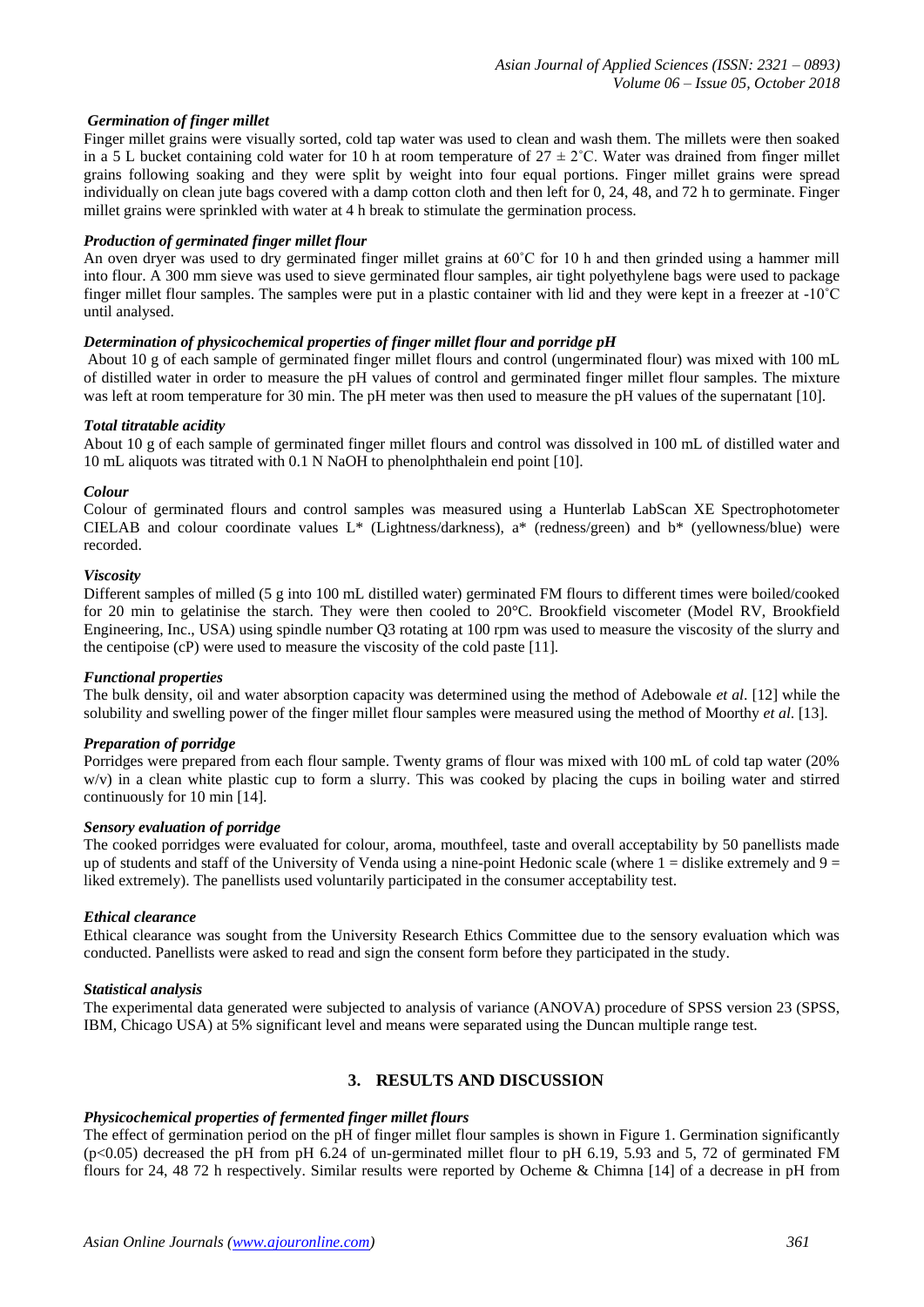6.53 of soaked, un-germinated millet flour. The decrease in pH of flours may be as a result of production of organic acids during germination. Studies have shown that germination induces the synthesis of hydrolytic enzymes, such as starch degrading enzymes and proteases with the release of sugars and amino acids. These sugars are utilized by microorganisms (Lactic acid bacteria and yeast) [15]. The fall in pH which was observed throughout the period of germination is similar to the spontaneous germination and fermentation of millet [16,17].



Figure 1: Effect of germination on the pH of finger millet flour

(Where UMF=un-germinated millet flour and GMF=Germinated millet flour for 24, 48 and 72 h respectively).

Effect of germination on the total titratable acidity (TTA) of FM flours is shown on Figure 2. Germination resulted in an increase in TTA of FM flours from 0.5, 0.64, and 0.74 to 1.34% lactic acid equivalent of control and germinated FM for 24, 48 and 72 h respectively. The early increase in TTA could be due to acid production by the beneficial microorganisms such as lactic acid bacteria breaking down sugars to produce, among other secondary fermentation products, lactic acid [18,19]. The increase in acidity which accompany germination might be an indication of the way in which some of the complex organic molecules such as phytin, protein and lipids could be hydrolysed to fatty acids, acid phosphates and amino acids and therefore improving the digestibility of germinated FM flours and porridges [20,21]. An increase in TTA is an indication of free fatty acid product in the flour as a result of soaking and germination [22].



Figure 2: Effect of germination on the total titratable acidity of finger millet flour.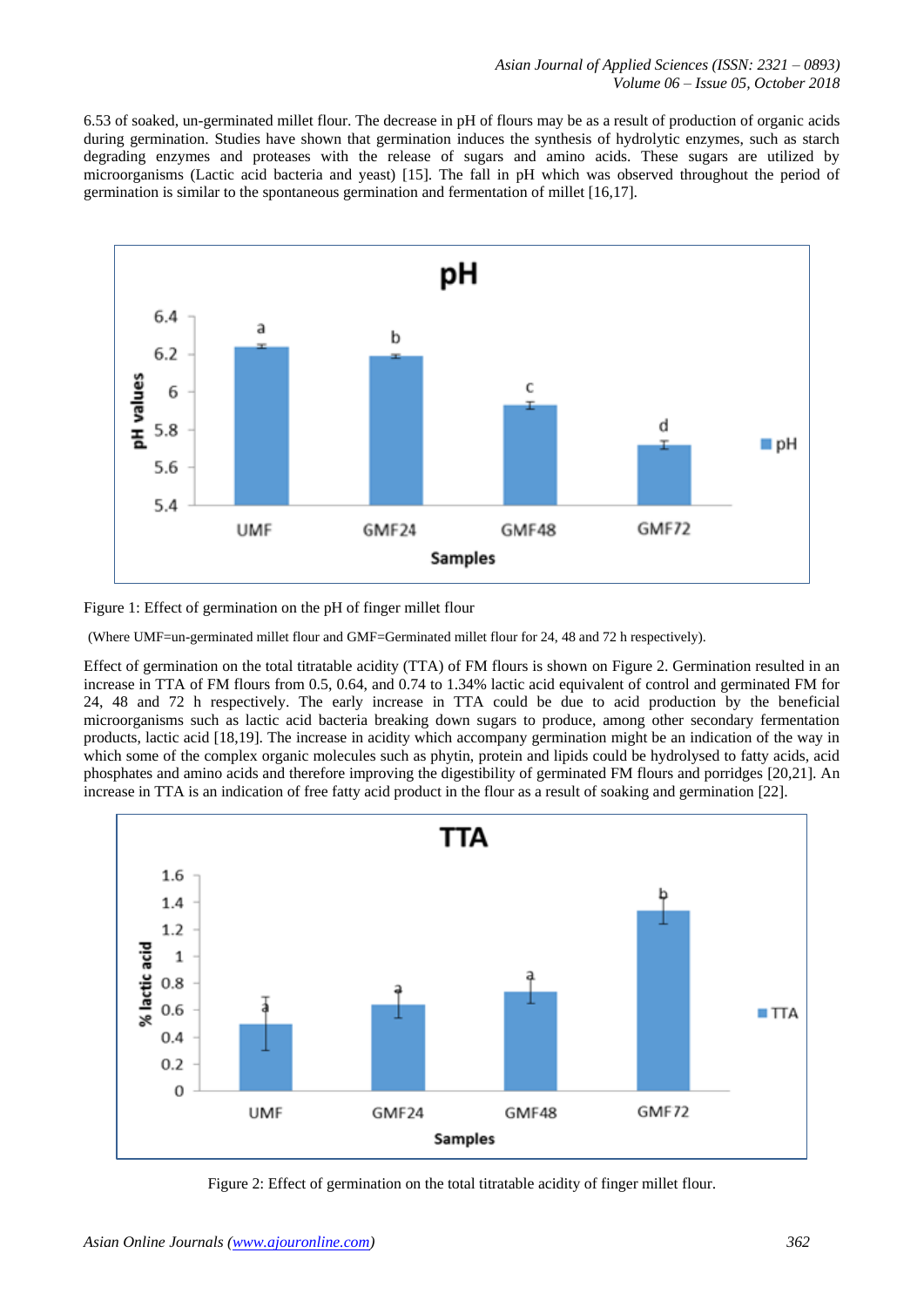(Where UMF=un-germinated millet flour and GMF=Germinated millet flour for 24, 48 and 72 h respectively).

The effect of germination period on the colour of finger millet flour samples and porridges is shown in Table 1. Germination increased the lightness (L) value from Hunter L 70.10 of un-germinated finger millet flour to Hunter L 72.83 of germination after 72 h. However, there was no significant difference (P<0.05) on the control (un-germinated) and germinated finger millet flours after 24 and 48 h, respectively. Moreover, there was no significant difference  $(p<0.05)$  observed on the redness (a\*) value of the finger millet flours. The increase in germination period significantly  $(p<0.05)$  increased the yellowness (b<sup>\*</sup>) value of the finger millet flours. After cooking of the porridge, the L, value showed a decrease. The lower L value meant that the finger millet grains lost their brightness during cooking because the L value measures the colour on the light to dark axis. Mandge *et al*. [23] observed similar results on how cooking affect the lightness and the cooked porridge lost brightness. The darkness that was observed in this study could be as a result of browning reaction that occurred during the oven drying of finger millet grains. Increase in germination period however, shows an increase in the L value. The L values of all finger millet flours did not show any significant difference at p<0.05. There was a significant decrease in the redness ( $a^*$ ) of porridge. However, yellowness ( $b^*$ ) significantly increased (p<0.05). The change in the yellowness of the porridges was largely influenced by the effects of Maillard reaction and other reactions that caused pigment destruction. All these dissimilarities could be the result of the shear forces produced during cooking of the porridges which increased the rate of the chemical reactions between reducing sugars and amino acids that occur during cooking [24].

Table 1. Colour analysis of germinated finger millet flour and porridge

| Sample            | Flour                         |                            | Porridge                     |                               |                             |                             |  |
|-------------------|-------------------------------|----------------------------|------------------------------|-------------------------------|-----------------------------|-----------------------------|--|
|                   | $L^*$                         | $a^*$                      | h*                           | $L^*$                         | $a^*$                       | $h^*$                       |  |
| UFM               | $70.10 + 0.44$ <sup>a</sup>   | $3.63 + 0.15^a$            | $7.60 \pm 0.20$ <sup>a</sup> | $31.47 \pm 0.15^{\circ}$      | $7.33 + 0.21$ <sup>ab</sup> | $7.33+0.21^{\circ}$         |  |
| GFM <sub>24</sub> | $70.77 \pm 0.67$ <sup>a</sup> | $3.63 + 0.25$ <sup>a</sup> | $8.03 \pm 0.67$ <sup>a</sup> | $31.80 + 0.35$ <sup>a</sup>   | $7.80 + 0.20$               | $7.60 + 0.26$ <sup>ab</sup> |  |
| GFM48             | $71.13 + 0.25$ <sup>a</sup>   | $3.83 + 0.15^a$            | $8.93 \pm 0.58$ <sup>b</sup> | $31.87 \pm 0.90^{\text{a}}$   | $7.23 + 0.32^a$             | $7.93 + 0.25$ <sup>ab</sup> |  |
| GFM72             | $72.83 \pm 1.18$ <sup>b</sup> | $3.87 + 0.23$ <sup>a</sup> | $9.47+0.15b$                 | $34.29 \pm 0.64$ <sup>a</sup> | $3.63 + 0.35$               | $8.20 + 0.26^b$             |  |

Values are mean± Standard deviation of triplicates determination. Means in the same column followed by the same subscript are significantly different (p<0.05), UFM=Un-germinated finger millet flour, GFM= Germinated finger millet flour for 24, 48 and 72 h respectively.

The effect of germination on the viscosity of finger millet flours is shown in Figure 3. The viscosity of the flours showed a significant ( $p<0.05$ ) decrease from 4777 of un-germinated FM flour to 2533, 577, 420 cP of germinated finger millet flours for 24, 48 and 72 h, respectively. Determining the viscosity of germinated paste or flours is important since it is one of the physicochemical characteristics that shows the extent of malt content in hydrolytic enzymes. This result indicates that porridge from germinated FM flours could be produced at a solid concentration which is higher, 15% (w/v), without surpassing the upper viscosity limit (3000 cP). The decrease of viscosity of FM flours observed throughout germination was caused by the degradation of starch into shorter chain polysaccharides by the action of amylase developed during the germination process [25,26]. The decrease in flour's viscosity induced by germination is desirable for preparation of weaning foods. Low viscosity can make infants consume more food easily because of the solid that is added to the weaning food blend. Low viscosity of the germinated finger millet flours will no doubt help in increasing the nutrient density of the porridges and gruels, which is advantageous to the young ones [25]. The decrease of viscosity is a consequence of alpha amylases action during germination. A noticeable increase in alpha amylase and other amylases during fermentation and germination of cereal grains was reported by Evans *et al*. [27]. Amylase enzymes tend to break down starch granules during the cooking process thus reducing viscosity without dilution with water while simultaneously enhancing the energy and nutrient density [26]. The result of this study is in line with reports by Ikujenlola [28] and Adetuyi *et al*. [29] that germination or sprouting has viscosity reducing effect on cereals and legumes.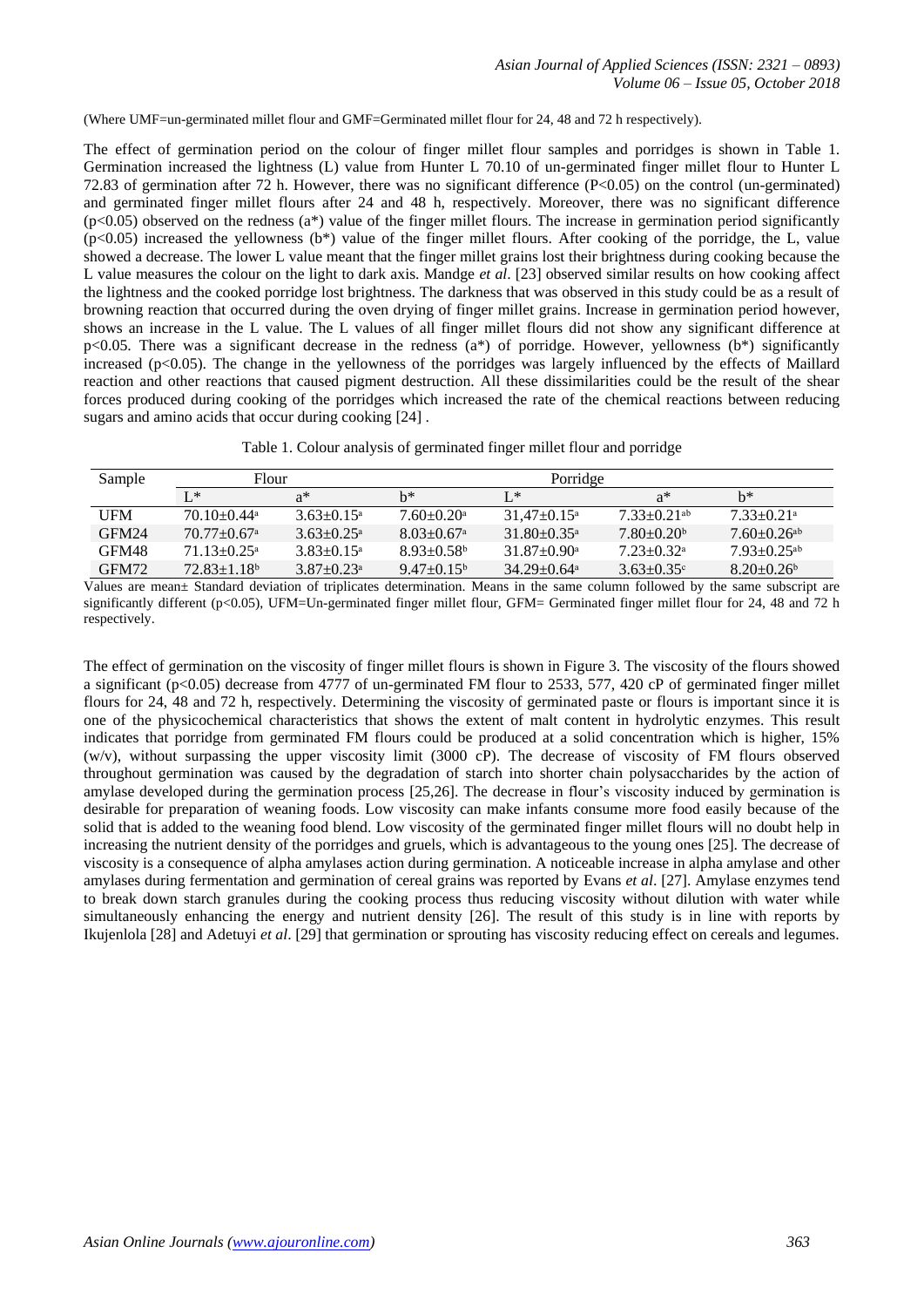

Figure 3: Effect of germination on the viscosity of finger millet porridge (Where UMF=un-germinated millet flour and GMF=Germinated millet flour for 24, 48 and 72 h respectively).

# *Functional properties of germinated finger millet flours*

Table 2 represents the functional properties of germinated finger millet flour samples. The results of water absorption capacity of the finger millet flours show a significant difference  $(p<0.05)$  in germination at 24 h as compared to germination at 48 h and 72 h, but not significantly different to the control (un-germinated flour). This means that water absorption capacity increased with increasing germination period of 48 and 72 h, respectively and this might be due to major chemical constituents which are proteins and carbohydrates in the flour samples because they have hydrophilic parts that are polar [30]. Similar observations of increase in water holding capacity of different germinated flours were reported [20,31]. The increased water absorption capacity observed in this study could be due to the production of compounds such as soluble sugars that have good water holding capacity [20]. The high values recorded at 48 and 72 h indicate the suitability of germinated FM flour samples and their isolate to be included into food formulations containing water especially those that involve handling of the dough [32]. Lower water absorption capacity is advantageous for preparing soft porridge. The solubility of the flour samples ranged from 1.87 to 8.32%. The solubility index of the flour samples significantly (p<0.05) increased with increase in germination time. The highest value (8.32%) was obtained at 72 h of germination. The increase in solubility index in this study could be as a result of the increased amylases activity and similar increase in the levels of soluble sugars [33]. High solubility of the germinated FM flour samples indicates that the flour will be suitable for infants [34].

|  |  |  | Table 2. Some functional properties of finger millet flour germinated at different period of time. |  |  |
|--|--|--|----------------------------------------------------------------------------------------------------|--|--|
|  |  |  |                                                                                                    |  |  |

| Variety    | $WAC$ (ml)                      | $SOLB(\%)$                   | SP(g/g)                                                           | $BD(g/cm^3)$                 | LGC $(\% )$                | OAI(ml)                 |
|------------|---------------------------------|------------------------------|-------------------------------------------------------------------|------------------------------|----------------------------|-------------------------|
| <b>CTR</b> | $1.33 \pm 0.12^{\overline{ab}}$ | $1.87 \pm 0.01^{\text{a}}$   | $4.83 \pm 0.53^b$                                                 | $0.78{\pm0.01}^{\mathrm{b}}$ | $8.67 \pm 1.15^b$          | $1.63 \pm 0.06^b$       |
|            |                                 |                              |                                                                   |                              |                            |                         |
| G24        | $1.20 \pm 0.00^a$               | $2.79+0.05^{\circ}$          | $3.79 \pm 0.16^{ab}$                                              | $0.82{\pm}0.02^{\circ}$      | $5.33 \pm 1.15^{\circ}$    | $1.67 \pm 0.06^{\circ}$ |
|            |                                 |                              |                                                                   |                              |                            |                         |
| G48        | $1.57 \pm 0.15^{\circ}$         |                              | $6.30\pm0.98^{\rm b}$ $4.36\pm0.97^{\rm b}$ $0.75\pm0.01^{\rm a}$ |                              | $4.67 \pm 1.15^{\text{a}}$ | $1.77 \pm 0.06^{\circ}$ |
|            |                                 |                              |                                                                   |                              |                            |                         |
| G72        | $1.53 \pm 0.23^b$               | $8.32 \pm 0.42$ <sup>c</sup> | $3.17 \pm 0.05^{\text{a}}$                                        | $0.75 \pm 0.01^{\rm a}$      | $8.00 \pm 0.00^b$          | $1.78 \pm 0.06^a$       |
|            |                                 |                              |                                                                   |                              |                            |                         |

Mean scores in the same column with different superscripts are significantly different (p<0.05). CTR=control, G24=germination at 24 h, G48=germination at 48 h, G72=germination at 72 h, WAC= water absorption capacity, SOLB= solubility, SP=swelling power, BD=bulk density, LGC=least gelation concentration, OAI=oil absorption index.

Swelling power significantly  $(p<0.05)$  decreased as germination progressed, with the value of un-germinated (control) FM flour at 4.83 g/g compared to the least value obtained as 3.17 g/g on 72 h of germination. There was a decrease in the swelling power of the germinated FM flour samples because amylases disrupted hydrogen atoms existing in FM and proteases were hydrolysed into sugars and amino acids, respectively [20,35]. Similar observations of decrease in swelling power capacity of germinated and sprouted flours were reported by Adadeji *et al*. [20]. Low swelling capacity is good for handling of the food in the gut, especially in infants. The bulk density ranged from  $0.75$  to  $0.82$  g/cm<sup>3</sup> and a significant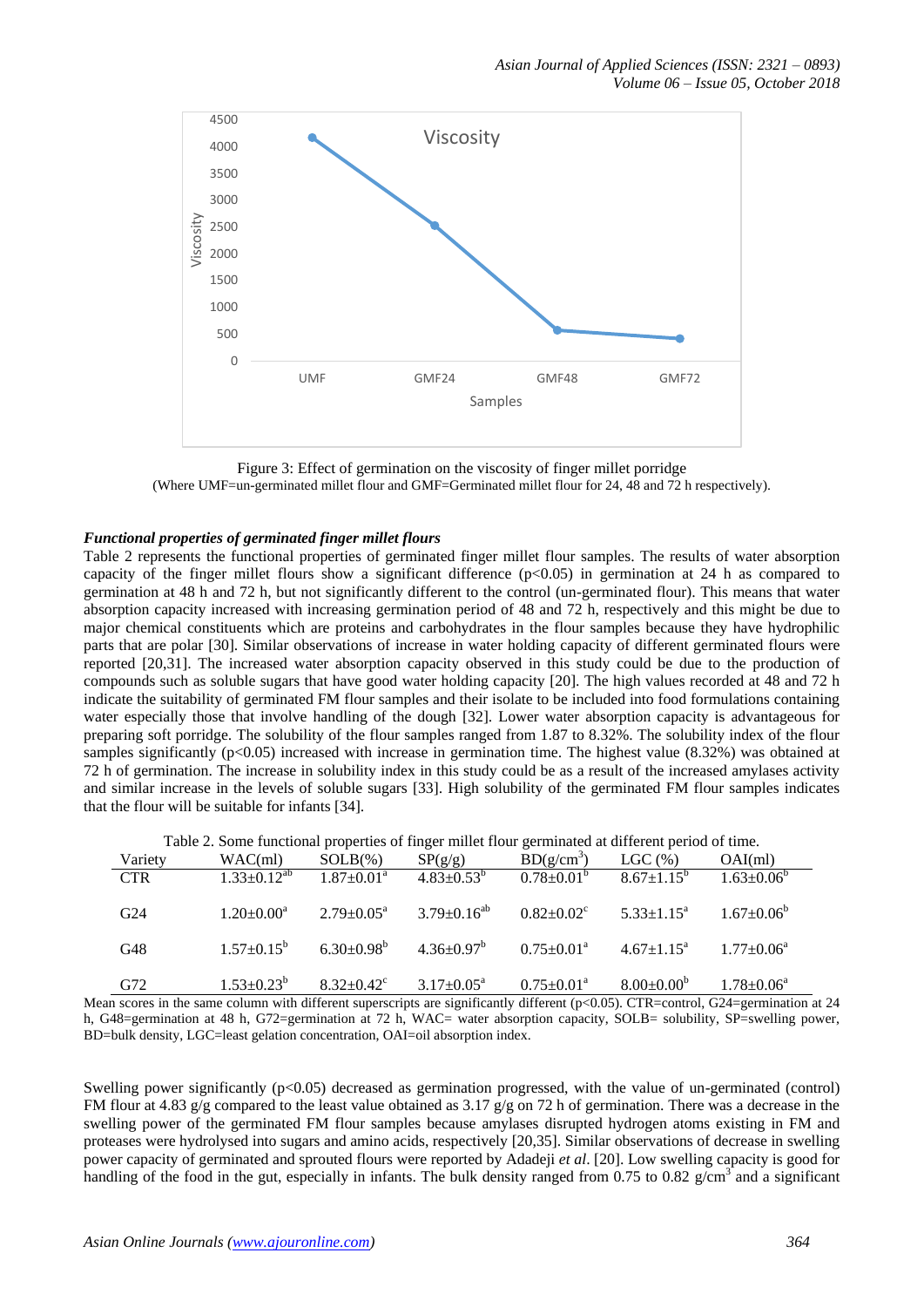(p<0.05) decrease of the flour samples at 48 and 72 h germination time was observed. The reduction of bulk density at 48 and 72 h germination could be due to the fact that germination tends to soften the grains thereby making milling easier with smaller particles sizes than un-germinated grains [21]. Moreover, the observed decrease in bulk density may also be due to complex compounds such as starch and proteins being broken down by modification that take place during germination [4]. Reduced bulk density promotes easy digestibility of food products, especially children with digestive system that is immature [36]. Reduced values of bulk density in this study leads to the flour samples packaged in less quantity with a constant volume which saves costs for packaging. The least gelation concentration ranged from 4.67% to 8.67% although there was significant (p<0.05) decrease of the finger millet flour samples at 24 and 48 h germination time. The gelation concentration of the finger millet flour which germinated at 24 and 48 h was significantly lower (p<0.05) than the un-germinated finger millet flour. The increase in the least gelation concentration of the germinated FM flour at 72 h may be due to the altered carbohydrate composition of the FM grains [14]. The values of oil absorption capacity of the FM flour samples ranged from 1.63 to 1.78  $g/m$ . The oil absorption capacity of the FM flour samples showed a significant  $(p<0.05)$  increase with increase in germination time. The result corresponds with the work of Imtiaz *et al*. [5] who reported an increase in oil absorption capacity of germinated wheat and mungbean seed flour. Deepali *et al*. [37] stated that the increase in oil absorption capacity during germination might be due to solubilisation and disconnection of proteins which lead to vulnerability of non-polar constituents that are within the protein molecule. The result shows that FM flour may be used as thickeners in some liquid and semi liquid food preparations to replace some oil seeds and legumes [32].

# *Sensory evaluation properties of germinated finger millet porridges*

The effect of germination on the consumer acceptability of finger millet porridge is shown in Table 3. The colour of porridge from un-germinated, germinated finger millet for 24 and 48 h were preferred to those from germinated finger millet flour for 72 h. There was no significant difference  $(p<0.05)$  observed in the colour of porridge made from control and germinated finger millet for 24 and 48 h. The results obtained in this study were similar with findings by Kikafunda *et al*. [38] who found that most panellists preferred porridge which was lighter in colour, while the least preferred porridge was the one germinated for 72 h which had the dark brown colour. Similar results of preferred porridge made from germinated finger millet for 48 h as compared to the un-germinated millet flour were observed by Ocheme & Chinma [14] without significant difference  $(p<0.05)$  using germination of pearl millet. The change in the colour of porridges produced from germinated finger millet flour was caused by the development of brown pigments which occurred during oven drying after germination when there was reaction of starch with proteins through a Maillard reaction [25]. Results on the aroma of finger millet porridges showed no significant difference (p<0.05) in un-germinated finger millet and germinated FM for 24 and 48 h although the control (un-germinated) finger millet porridge had highest score of 6.30. However, germinated finger millet porridge for 72 h showed significant difference ( $p<0.05$ ) when compared with the rest of the samples. The results revealed that no significant difference  $(p<0.05)$  was observed in the mouthfeel of all samples from un-germinated finger millet to germinated finger millet for 24, 48 and 72 h, respectively and they were all accepted. However, the scores of mouthfeel showed rather lower scores as compared to all other attributes. The taste of the finger millet porridge samples showed a significant (p<0.05) difference with increase as germination period increased. Un-germinated finger millet porridge scored significantly higher value (6.18) than germinated FM porridges. The taste of germinated finger millet porridge for 72 h was rather not acceptable and it was the least scored by panellists. This may be due to off flavour that occurred as a result of germination for 72 h. The result is similar to those obtained by Almeida-Dominguez *et al*. [33] who found that gruels produced from germinated sorghum flour had bitter taste, slightly brown colour and strong malt flavour than gruels produced from un-germinated sorghum flour.

| Sample     | Colour            | Aroma             | Mouthfeel      | Taste             | Overall<br>acceptability |
|------------|-------------------|-------------------|----------------|-------------------|--------------------------|
| <b>UFM</b> | $7.10^{\circ}$    | 6.30 <sup>a</sup> | $5.92^{\rm a}$ | 6.18 <sup>a</sup> | 6.28a                    |
| GFM24      | 6.50 <sup>a</sup> | 6.12 <sup>a</sup> | $5.32^{\rm a}$ | $5.40^{ab}$       | 5.74a                    |
| GFM48      | $6.48^{\rm a}$    | $5.92^{\rm a}$    | $5.24^{\circ}$ | 5.08 <sup>b</sup> | 5.70a                    |
| GFM72      | 4.82 <sup>b</sup> | 5.18 <sup>b</sup> | $5.10^{\circ}$ | 4.46 <sup>c</sup> | 5.00 <sup>b</sup>        |

Values are mean± Standard deviation of triplicates determination. Means in the same column followed by the same subscript are significantly different (P<0.05), UFM=Un-germinated finger millet flour, GFM= Germinated finger millet flour for 24, 48 and 72 h respectively.

Porridge prepared from un-germinated finger millet flour, germinated finger millet flour for 24, 48 and 72 h were well accepted although porridge prepared from germinated finger millet flour for 72 h showed significant (p<0.05) difference compared to the rest of the samples. This indicates that porridge prepared from un-germinated and germinated finger millet flour for 24 and 48 h compared favourably. Ocheme & Chinma [14] observed similar overall acceptability of porridge prepared from un-germinated and germinated pearl millet flour.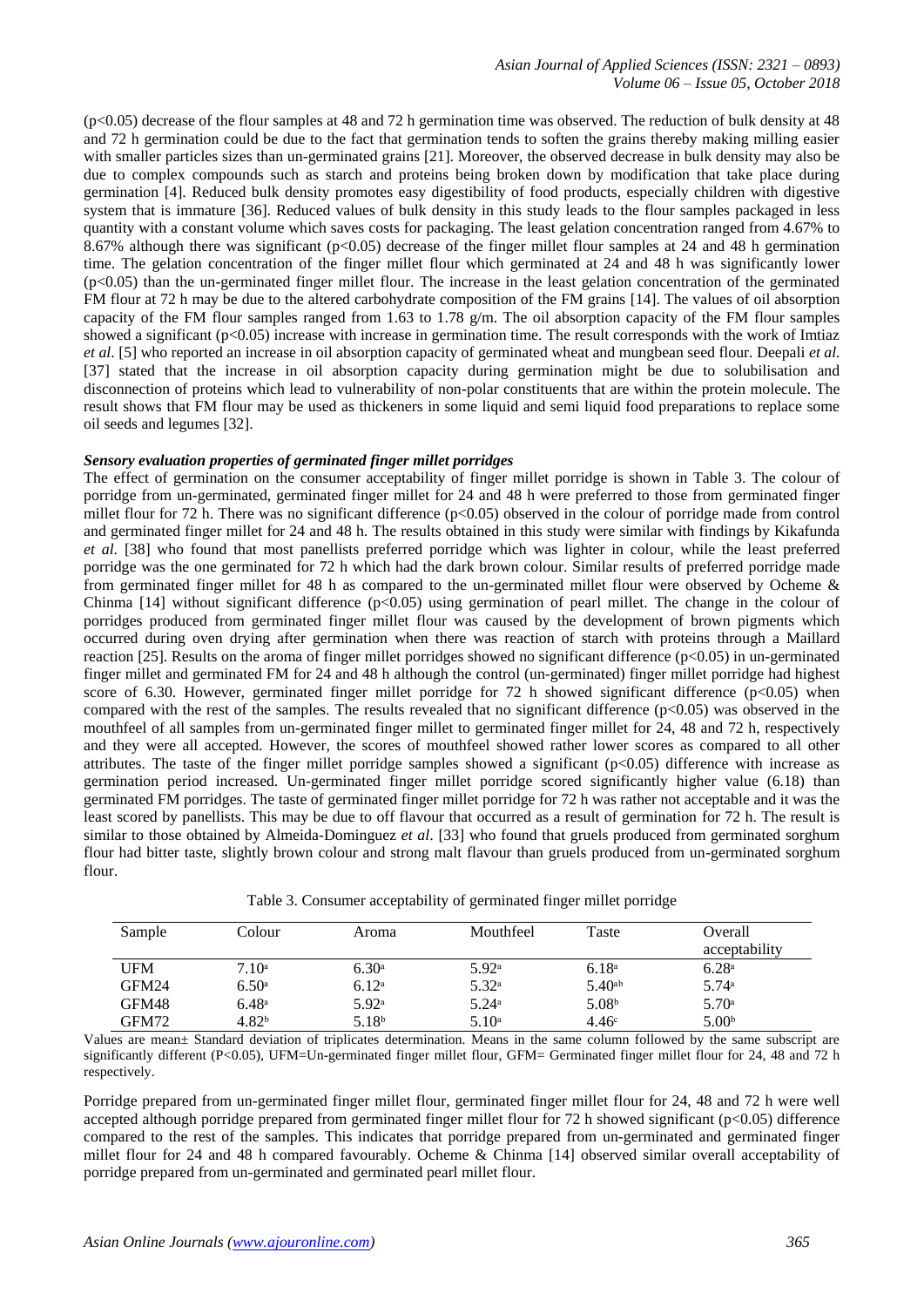# **4. CONCLUSION**

This study demonstrated that germination showed positive effects on some physicochemical, functional and sensory properties of finger millet flour and porridge. Germination caused a decrease in pH as well as the viscosity. However, the TTA and lightness (L) value of finger millet flour were significantly increased with germination time. There was significant increase of the oil and water absorption capacity including the solubility of the germinated finger millet flour samples. However, germination period significantly reduced the swelling power and bulk density of the finger millet flour samples. The reduction in both two functional properties demonstrate the possibility of germinated finger millet flours to be used as ingredients in different foods such as baby food, sauces and cakes. Moreover, the decrease in bulk density is advantageous since it results in small amounts of the germinated finger millet flour samples packaged in a constant volume. Porridge samples prepared from germinated finger millet flour were well accepted.

# **5. CONFLICT OF INTEREST**

None declared

# **6. REFERENCES**

- 1. UdeH, H.O., Duodu, K.G., & Jideani, A.I.O. (2017). Finger millet bioactive compounds, bioaccessibility, and potential health effects – a Review. Czech J. Food Sci., 35: 2017 (1): 7–17.
- 2. Chethan, S., & Malleshi, N.G. (2007). Finger millet polyphenols: Characterization and their nutraceutical potential. Am. J. Food Technol., 2(7): 582-592.
- 3. Shobani, S., & Maleshi, N.G. (2007). Preparation and functional properties of decorticated finger millet (*Eluisine coracana*). J. Food Eng., 79: 529-538.
- 4. Ocheme, O.B., Adedeji O.E., Lawal G., & Zakari U. M. (2015). Effect of germination on functional properties and degree of starch gelatinization of sorghum flour. J. Food Res., 4: 159-165.
- 5. Imtiaz, H., Burhan-Uddin, M., & Gulzar, M. (2011). Evaluation of weaning foods formulated from germinated wheat and mungbean from Bangladesh. Afr. J. Food Sci., 5(17): 897-903.
- 6. Donkor, O.N., Stojanovska, P., & Vasiljevic, A.T. (2012). Germinated grains Sources of bioactive compounds. Food Chem., 135(3): 950-959.
- 7. Adenike, M.O. (2012). Effect of germination, boiling and co-fermentation on the viscosity of maize/cowpea mixture as complementary infant food. Am. J. Food Technol., 7: 1-12.
- 8. Owino, V.O., Sinkala, M., Amadi, B., Tomkins, A.M., and Filteau, S.M. (2007). Acceptability, storage stability and costing of alpha-amylase-treated maize-beans-groundnuts-Bambara nuts complementary blend. J. Sci. Food Agric., 87(6): 1021-1029.
- 9. Mosha, T.C.E., & Vicent, M.M. (2005). Nutritional quality, storage stability and acceptability of home-processed ready‐to‐eat composite foods for rehabilitating undernourished preschool children in low‐income countries. J Food Process Preserv., 29: 331-356.
- 10. Vijayakumari, J., Mushtari-Begum, J., Begum, S., & Gokavi, S. (2003). Sensory attributes of ethinic foods from finger millet (Eleusine coracana). Recent Trends in Millet Processing and utilization. In: Proceeding of National Seminar on Processing and Utilization of Millet for Nutrition Security held on October 7-8, organized under RNPSI (NATP) at CCSHAV, Hisar. pp. 7-12.
- 11. Krishnan, R., Dharmaraj, U., Sai Manohar, R., & Malleshi, N.G. (2011). Quality characteristics of biscuits prepared from finger millet seed coat based composite flour. Food Chem., 129: 499-506.
- 12. Adebowale, A.A., Sanni, L.O., & Awonorin, S.O. (2005). Effect of texture modifiers on the physicochemical and sensory properties of dried *fufu*. Food Sci. Technol. Int., 11(5): 373-382.
- 13. Moorty, S.N., Wenham, J.E., & Blanshard, J.M.V. (1996). Effect of solvent extraction on the gelatinisation properties of starch and flour of five cassava varieties. J. Sci. Food Agric., 23: 329-336.
- 14. Ocheme, O.B., & C.E. Chinma, C.E. (2008). Effects of Soaking and Germination on Some Physicochemical Properties of Millet Flour for Porridge Production. J. Food Technol., 6(5): 185-188.
- 15. Adewara, A.O., & Ogunbanwo, S.T. (2013). Effects of processing variables on the production of 'Burukutu', a Nigerian fermented beverage. Nat Sci., 11(1): 16-28.
- 16. Lei, V., & Jakobsen, M. (2004). Microbiological characterization and probiotic potential of koko and koko sour water, African spontaneously fermented millet porridge and drink. J. Appl. Microbiol., 96: 384–397.
- 17. Agarray, O.O., Nkama, I., & Akoma, O. (2010). Production of Kunni zaki (A Nigerian fermented cereal beverage) using starter culture. Int. Res. J. Microbiol., 1(2): 18-25.
- 18. Adesokan I. A, Fawole A. O, Ekanola Y. A, Odejayi D. O and Olanipekun O. K, (2011). Nutritional and sensory properties of soybean fortified composite ogi – A Nigerian fermented cereal gruel. Afr. J. Microbiol. Res. 5(20): 3144-3149.
- 19. Oyewole, O. B, (1997). Lactic fermented foods in Africa and their benefits. Food Control, 8: 289–297.